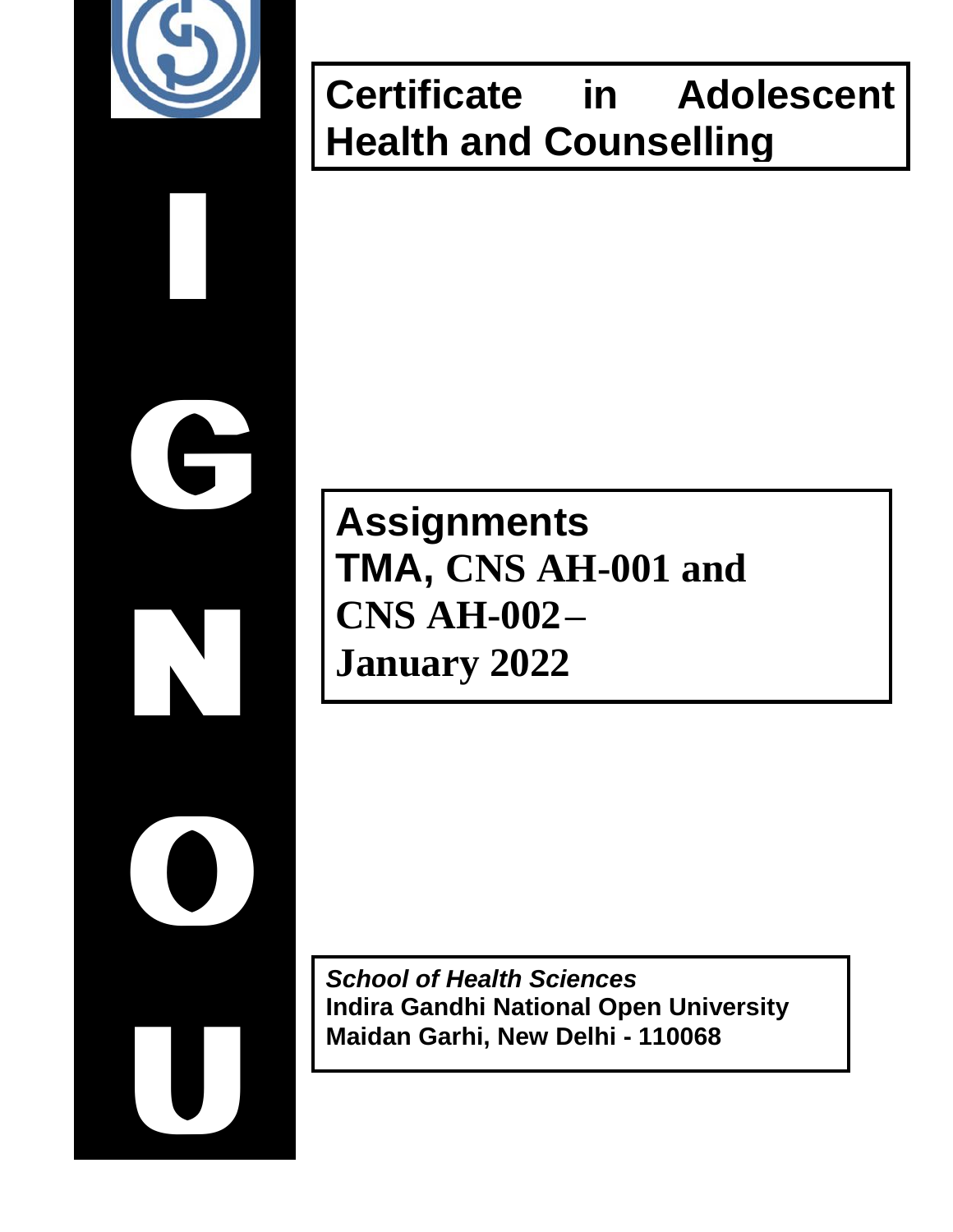### Dear Student,

Assignments are compulsory for completing the theory course. Please note that you are required to score 50% marks in the each assignments separately. The assignments carry a weightage of 30% marks towards the final evaluation in theory component and **submission of related assignment is a prerequisite** for appearing in theory term-end examination for respective course. The subject area of assignment and its last date of submission are mentioned below:

| of<br>Last<br>Date           | <b>Course Code</b> | <b>Blocks Involved</b> | <b>Assignment Code</b>  |
|------------------------------|--------------------|------------------------|-------------------------|
| <b>Submission</b>            |                    |                        |                         |
| 30 <sup>th</sup> April, 2022 | <b>CNS AH-001</b>  | 1, 2, 3, 4             | $CNS AH-001/TMA-1$      |
| 30 <sup>th</sup> April, 2022 | <b>CNS AH-002</b>  | 1, 2, 3, 4             | <b>CNS AH-002/TMA-1</b> |
|                              |                    |                        |                         |
|                              |                    |                        |                         |
|                              |                    |                        |                         |
|                              |                    |                        |                         |
|                              |                    |                        |                         |

Please take not of the following points before writing your assignment:

- Use only foolscap size paper for writing your responses. **Only hand written assignment** will be accepted Typed or printed copies of assignment will not be accepted.
- Tie all the pages after numbering them carefully.
- Write the question number with each answer.
- **All the questions are compulsory.**
- Assignment will be evaluated out of 100 marks. Weightage is indicated in against each question.

## **Suggestions for writing an assignment:**

Read the assignment carefully. Scan through the whole material of the course, answers may be linked within the blocks/units and some questions are applied type based on your theory blocks. Draw a rough outline of your answer in your words. Support your answer with examples from your clinical / community experience. Make a logical order. Then write your answer neatly and submit. Give illustrations and tables wherever necessary. **Your may keep a Xerox copy of the answer sheets for future reference.** Do not from print material.

Answer both the assignments in separate sheets. On the first page of the assignment response sheet, write the course code, course title, assignment code, name of your regional centre and date of submission. Your Enrollment no, Name and Full Address should be mentioned in the top right corner of the first page. The first page of your response sheet looks like the format given below:

### **Please submit the assignment to your Programme In-charge of the Programme Study Centre allotted to you**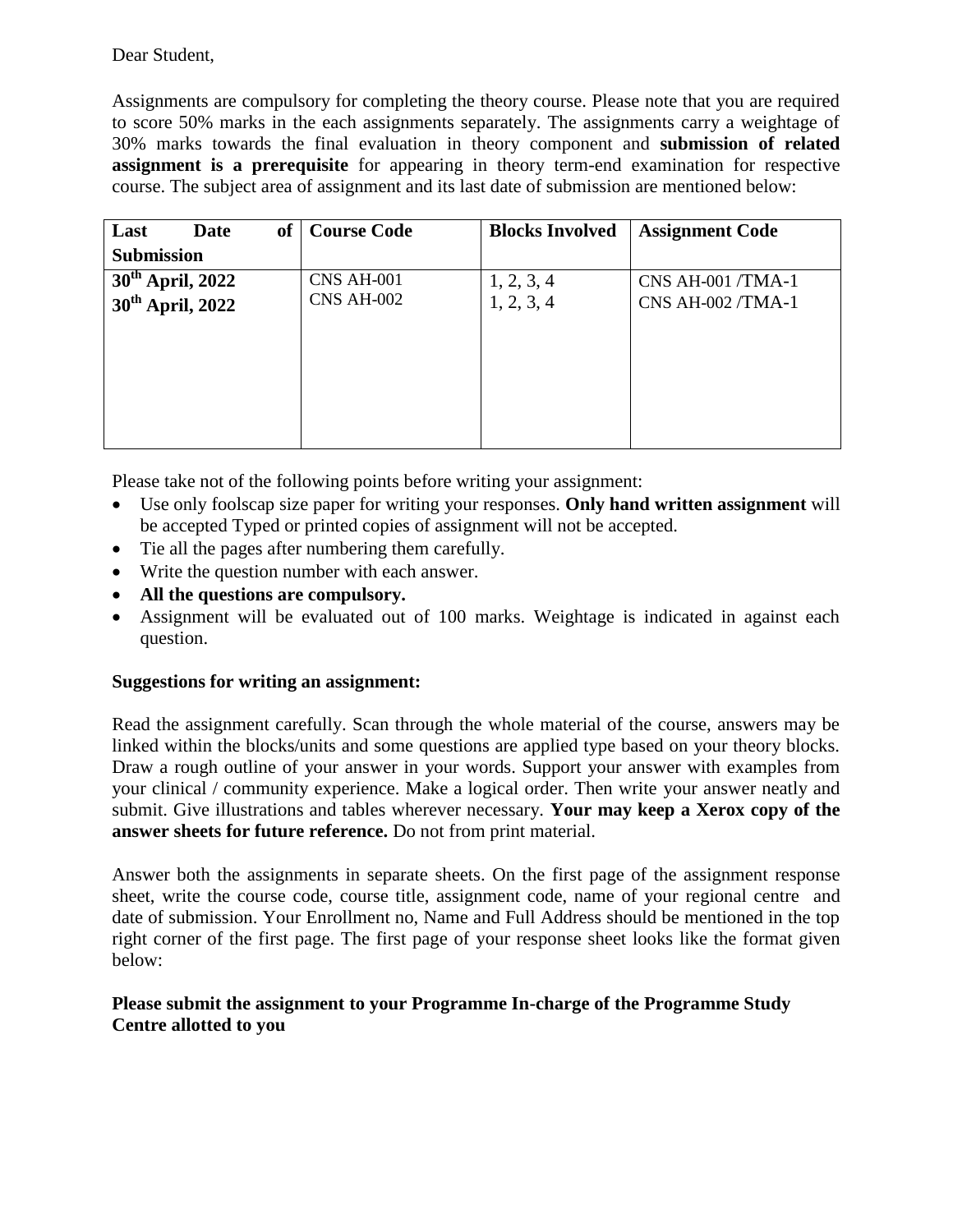## **FUNDAMENTALS OF ADOLESCENCE**

#### **Assignment – 1 (Block 1 & 4) Tutor Marked**

# **Programme Code : CAHC Course Code : CNS AH-001 Maximum Marks – 100 Last date of submission: April 30th, 2022**

#### **Note:**

This Assignment has three parts i.e. Part A, B and C

Part A consists of two long answer questions. Each question carries 15 marks.

Part B consists of six short answer questions. Each question carries 10 marks.

Part C consists of five very short answer type questions. Each question carries 2 marks.

## **PART-A**

- Q1 a. Explain the concept of Physical Changes. Describe the physical changes in boys and girls during adolescence.
	- b. List the factors influencing physical changes in puberty.
	- c. Explain issues and concerns related to physical changes in adolescents and role of teacher/parents to help them.  $4+4+2+2+3=15$
- Q2 a. Define sexuality and discuss various sexual behaviors indulges by adolescents.
	- b. Differentiate sexual orientation with sexual identity.
	- c. Explain role of teachers and parents to help adolescents for developing healthy sexual attitude. 5+5+5=15

#### **PART-B**

- Q3 a. Describe the statements : Adolescents : A period of changes Adolescents : A special group.
	- b. Explain the development stages in adolescents
	- c. Discuss why it is needed to invest in the health and well being of adolescents.

$$
2+2+3+3=10
$$

- Q4 a. Explain the maturation process of male reproductive system. and female reproductive system.
	- b. Discuss the role of parents for making adolescents to feel comfortable with physical changes happening due to maturation of reproductive organ.

$$
4+4+2=10
$$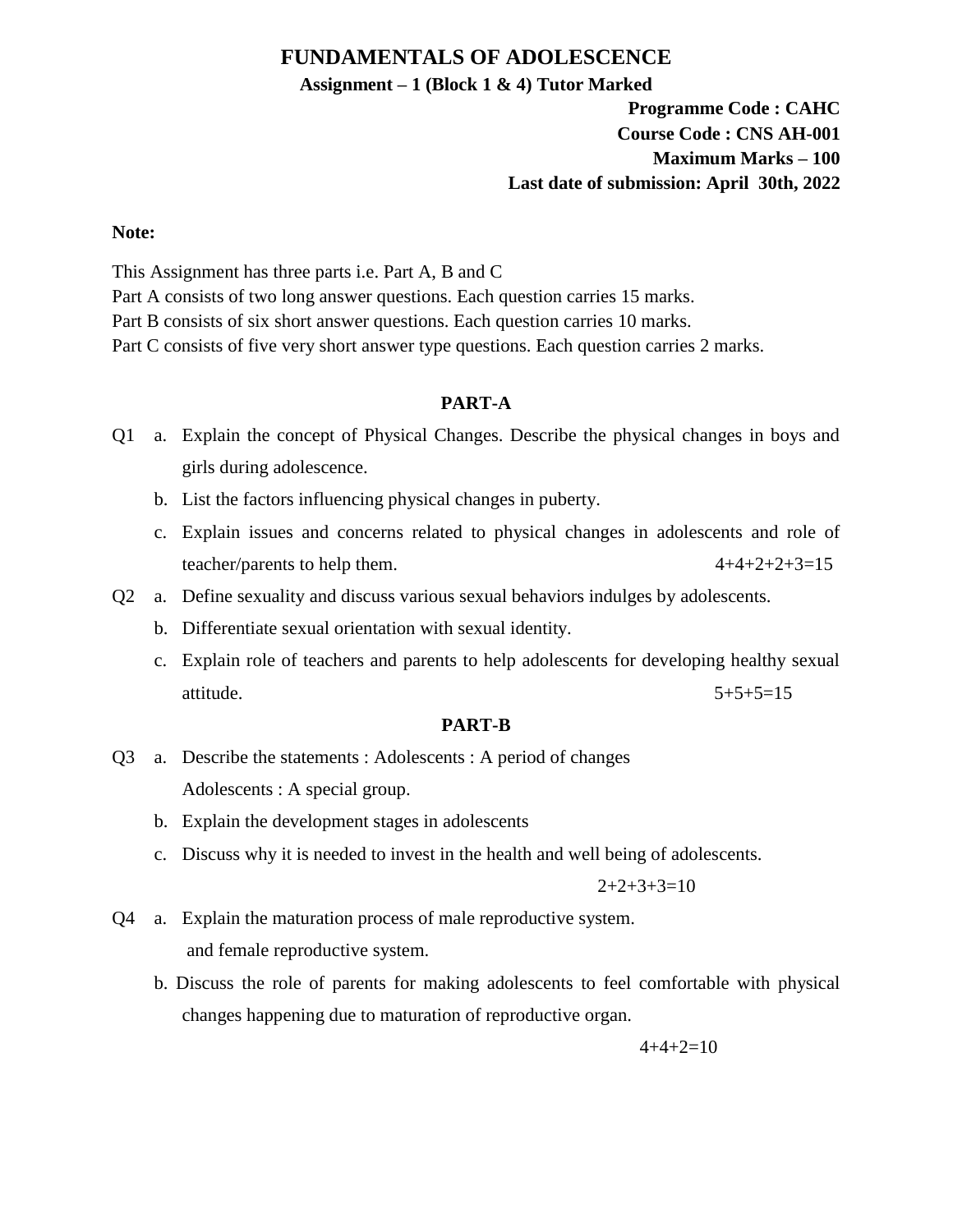- Q5 a. Discuss why it is significance to study about organ of male and female reproductive system for teachers and parents.
	- b. Draw a picture of male and female reproductive organs with labeling of all organ.

 $3+3+4=10$ 

- Q6 a. Discuss in concept of establishing value system and its characteristics.
	- b. List the issues of cognitive developments.
	- c. Explain the role of family and school for establishing value system.

 $4+2+4=10$ 

Q7 Discuss the any five myths and misconception related to adolescent grown and sexuality separately and explain how as a teacher or parents you will help adolescents to know the facts for each myths and misconception.

 $5+5=10$ 

- Q8 a. Explain the needs and concerns of adolescence.
	- b. Describe the role of teacher for needs and concern of adolescence.

 $5+5=10$ 

### **PART-C**

- Q9. List any four adolescents development in initiatives in India.
- Q10 Discuss the role of school in establishing value system in adolescent.
- Q11 Discuss PND ACT
- Q12 Discuss type of Gender role.
- Q13 Discuss gender sensitization.

 $2X5=10$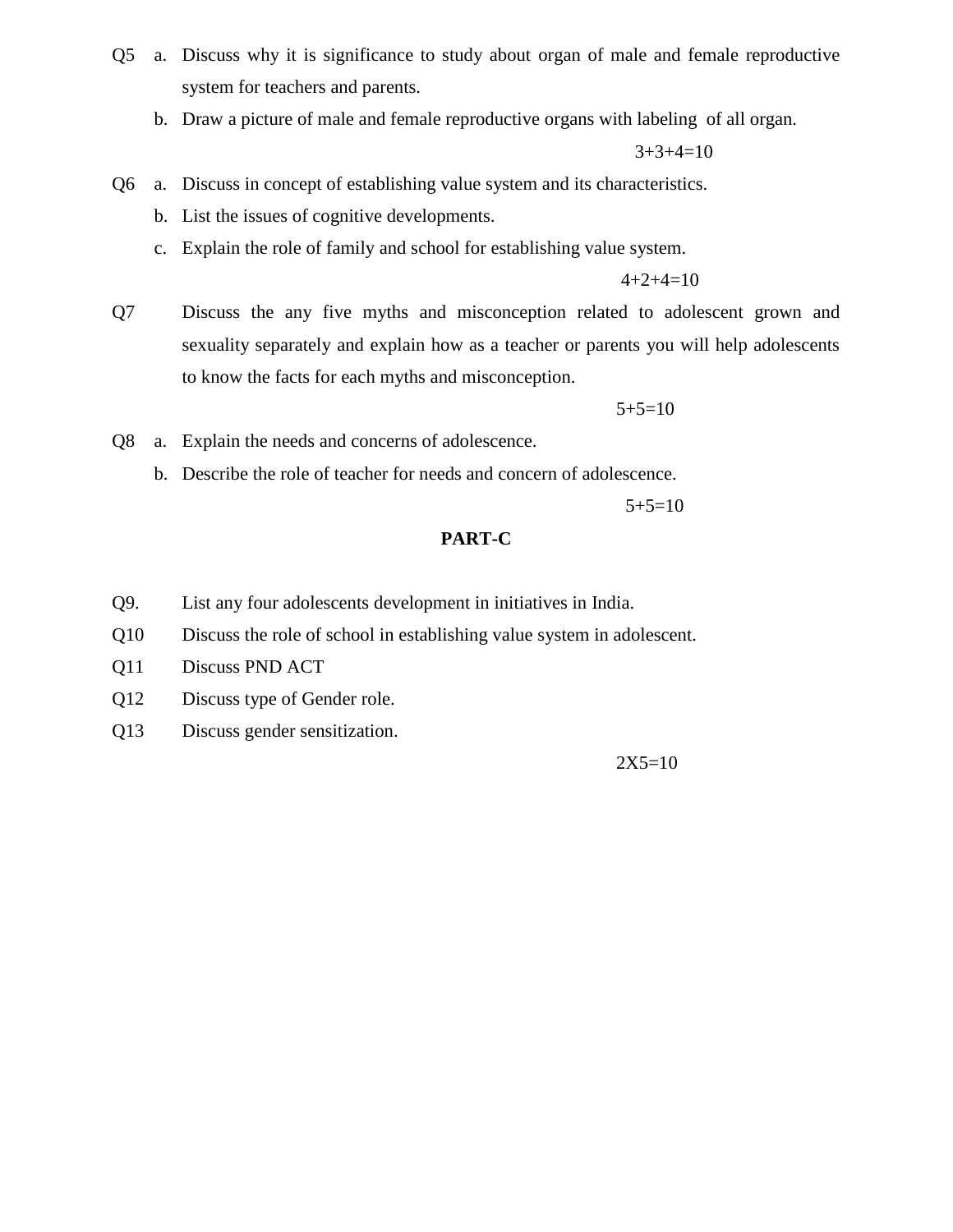### **ISSUES AND CHALLENGES DURING ADOLESENCE**

**Assignment – 2 ( Block 1& 4 ) Tutor Marked**

## **Programme Code : CAHC Course Code : CNS AH-002 Maximum Marks – 100 Last date of submission: April 30th, 2022**

#### **Note:**

This Assignment has three parts i.e. Part A, B and C.

- Part A consists of two long answer questions. Each question carries 15 marks.
- Part B consists of six short answer questions. Each question carries 10 marks.
- Part C consists of five very short answer type questions. Each question carries 2 marks.

#### **PART-A**

- Q1 a. Define Hygiene
	- b. List physical and mental dimensions of health
	- c. Discuss the factors influencing health of adolescents
	- d. Explain the role of teachers & parents in helping adolescents to develop healthy habits.

 $2+5+3+5=15$ 

- Q2 a. Define Violence and discuss its types.
	- b. Describe the indicators of violence and enumerate its consequences.
	- c. Explain role of teacher/parents and society in preventing ,controlling and dealing with adolescent violence.  $3+3+2+7=15$

#### **PART-B**

- Q3 a. Discuss the process of Communication and its barriers.
	- b. Describe the listening skills and constructive feed back which you would use for an adolescent.  $4+3+3=10$
- Q4 a. Discuss various scholastic issues of adolescent
	- b. Describe the techniques used for enhancing memory and study skills.
	- c. Explain the role of teachers/parents for landing scholastic issues and for helping adolescents to perform well in exams and follow time management.

 $2+3+5=10$